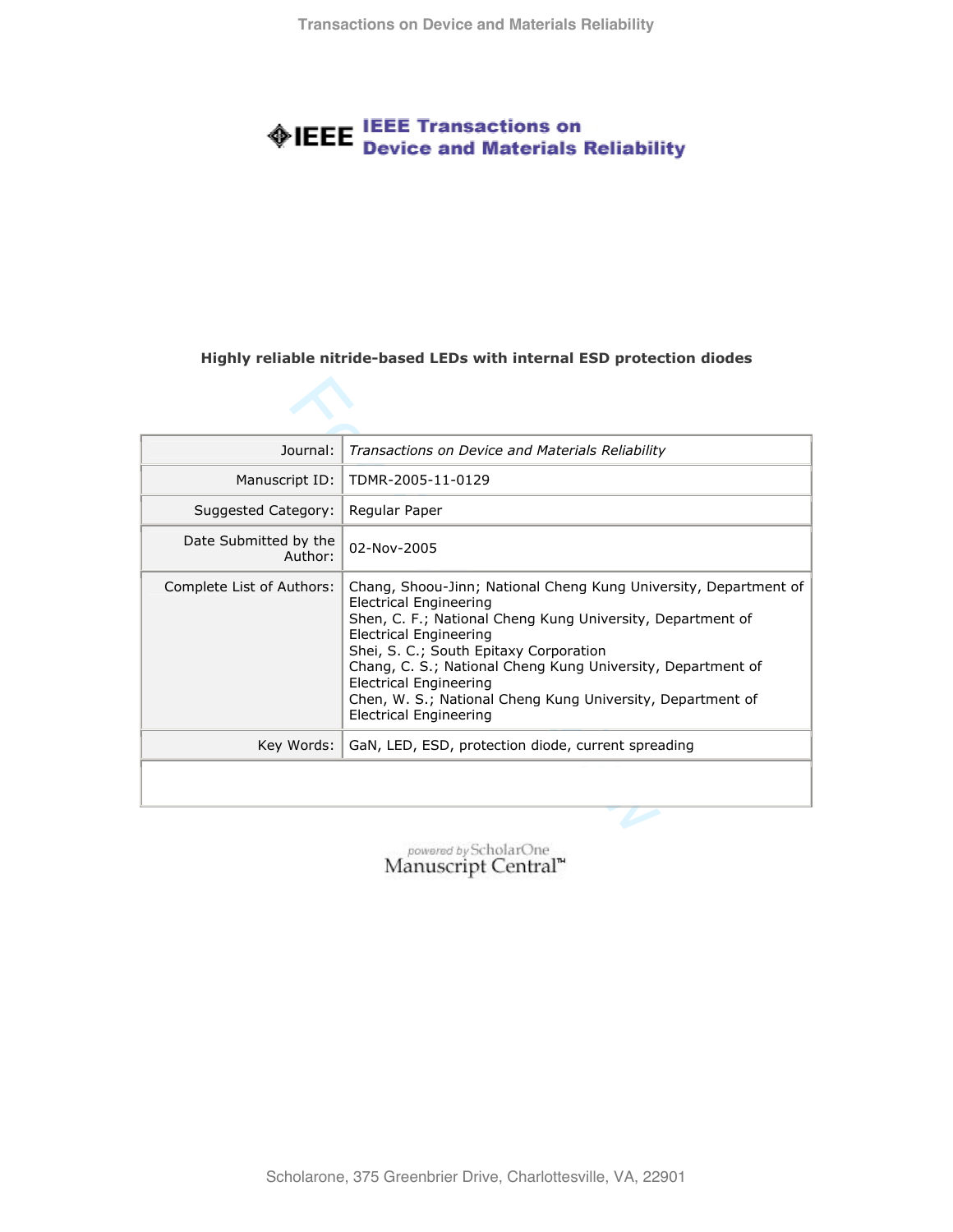$\overline{c}$ 

## **Highly reliable nitride-based LEDs with internal ESD protection diodes**

*S. J. Chang\*, C. F. Shen, S. C. Shei 1 , C. S. Chang, W. S. Chen, T. K. Ko, J.K. Shei<sup>2</sup> and Y. S. Sun<sup>3</sup> Institute of Microelectronics & Department of Electrical Engineering National Cheng Kung University, Tainan, 70101, TAIWAN*<br><sup>1</sup> *South Epitaxy Corporation, Hsin-Shi 744, TAIWAN Institute of Electro-Optical Science and Engineering National Cheng Kung University, Tainan, 70101, TAIWAN 3 Department of Materials Science and Engineering College of Machinery and Electronic Engineering China University of Petroleum, Dongying City, Shandong 257061, PRC* 

#### *Abstract*

ege of Machinery and Electronic Engineery of Petroleum, Dongying City, Shandon<br>**Abstract**<br>**Abstract**<br>**d** light emitting diodes (LEDs) with inte<br>protection diodes emitting at 460 nm we<br>ding an internal GaN p-n junction diod Nitride-based light emitting diodes (LEDs) with internal electrostatic discharge (ESD) protection diodes emitting at 460 nm were proposed and realized. By building an internal GaN p-n junction diode, negative ESD induced pulse current could flow through the protection diode without damaging the major LED. It was found that operation voltage and ESD characteristics of the fabricated LEDs depend on the size of the internal diode as well as the pattern layout design. Furthermore, it was found that we could significantly increase the ESD threshold from 300~400 V to 2000 V. Lifetime of the proposed LEDs could also be improved with proper pattern layout design to enhance current spreading.

KEYWORDS: GaN, LED, ESD, protection diode, current spreading \*email: [changsj@mail.ncku.edu.tw](mailto:changsj@mail.ncku.edu.tw)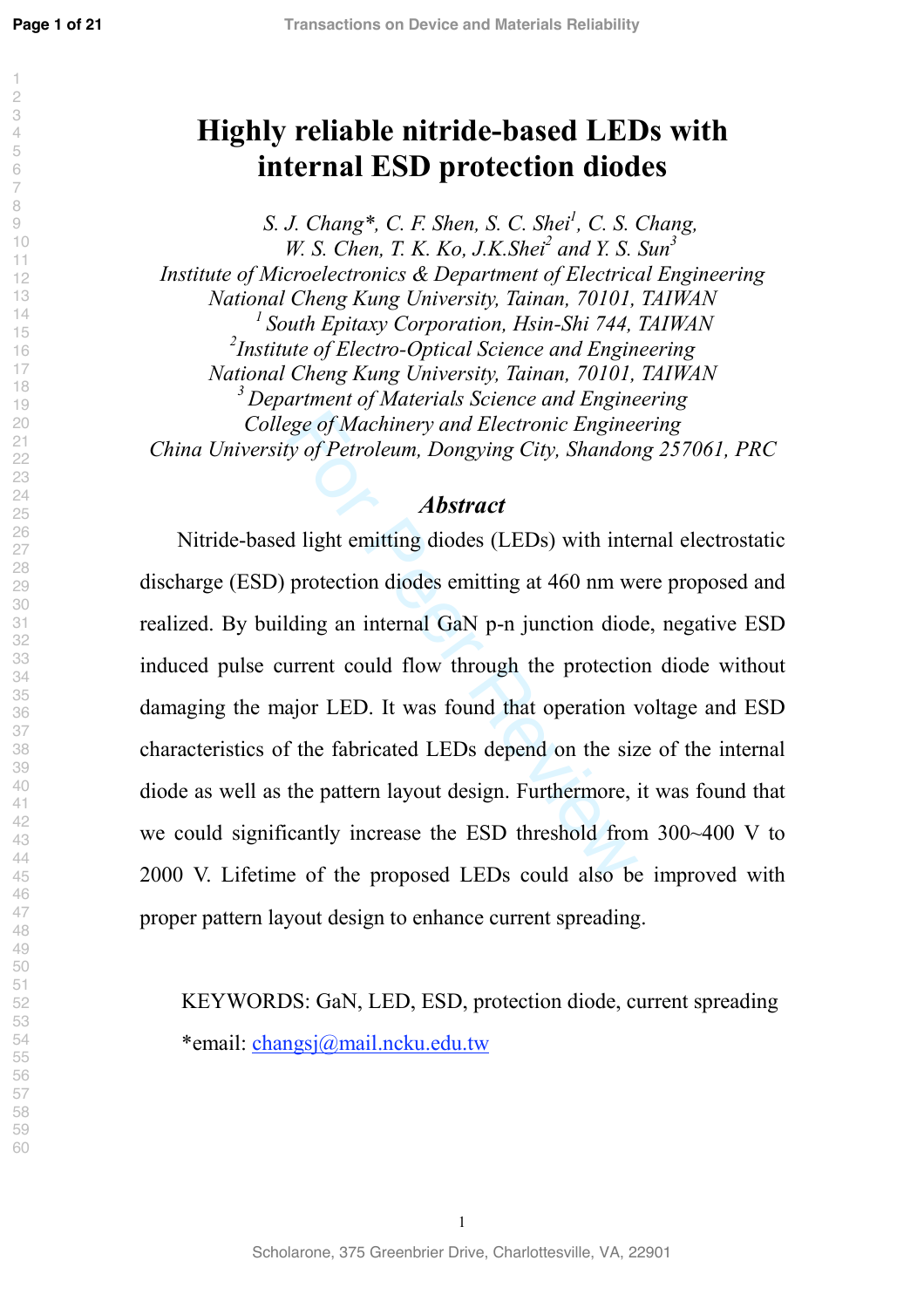#### **I. Introduction**

best also opened up the windows of opport<br>varieties of applications, including traffice<br>is light of liquid crystal display (LCD) p<br>ces, such as laser diodes (LD), light<br>todetectors (PD) are still vulnerable<br>due to the insu III-V nitrides have some unique properties, such as wide direct band gap, high thermal conductivity and chemical stability [1]. The group III nitrides, especially GaN, are attractive materials for optoelectronic devices. GaN-based blue and green light emitting diodes (LEDs) prepared on sapphire substrates have already been successfully commercialized [2-6]. Such success has opened up the windows of opportunities for using III-V nitrides in varieties of applications, including traffic light, full color display and back light of liquid crystal display (LCD) panels. However, GaN-based devices, such as laser diodes (LD), light emitting diodes (LED) and photodetectors (PD) are still vulnerable to electrostatic discharge (ESD) due to the insulating nature of sapphire substrates [7-11]. For LED applications, reliability is another issue. Although the initial output intensity of GaN-based LEDs is large, it might decay rapidly due to poor current spreading [12-13]. As a result, the internal temperature in GaN-based LEDs will increase to result in short device lifetimes. Thus, we need to overcome both problems to achieve high performance GaN-based LEDs. Although reliability has been extensively studied, however, only few reports on ESD effects of GaN-based LEDs could be found in the literature [7-11]. To our knowledge, no report simultaneously discussing both issues for GaN-based LEDs has been reported yet.

Previously, it has been shown that one can connect GaN LEDs to Si-based Zener diodes through flip-chip process to improve their ESD characteristics since pulse current could flow through Si-based Zener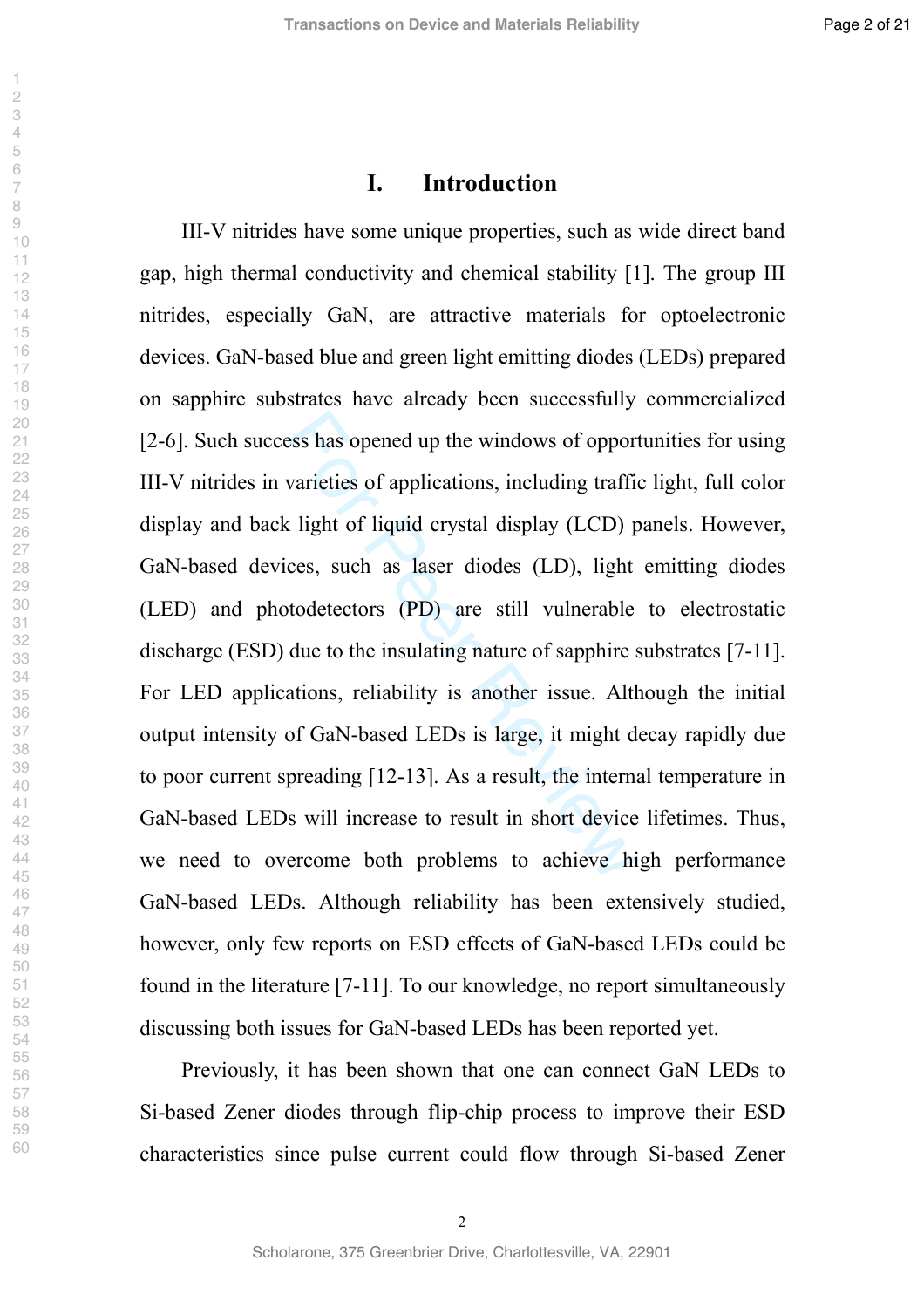nt path when negative ESD voltage v<br>connection, negative ESD induced pul<br>e p-n junction diode without damaging<br>sss and characteristics of the fabricated<br>is will also be reported.<br>**II.** Experiment<br>ed in this investigation w diodes under negative ESD stress [7]. Although such method can effectively improve ESD characteristics of nitride-based LEDs, flip-chip packaging needs extra complex processing steps as compared to conventional packaging. These steps might result in lower production yields and higher production costs. In this study, we propose a new method to improve ESD characteristics of GaN-based LEDs. We built an internal GaN p-n junction diode parallel to the original LED so as to provide a current path when negative ESD voltage was applied. By proper electrical connection, negative ESD induced pulse current could flow through the p-n junction diode without damaging the LED. The fabrication process and characteristics of the fabricated LEDs with ESD protection diodes will also be reported.

#### **II. Experiment**

Samples used in this investigation were all grown on c-face (0001) " sapphire  $(Al_2O_3)$  substrates in a vertical metalorganic chemical vapor deposition (MOCVD) system [14-16]. The LED structure consists of a 50-nm-thick GaN nucleation layer grown at  $540^{\circ}$ C, a 3-µm-thick Si-doped n-GaN buffer layer grown at 1050°C, an unintentionally doped InGaN/GaN multiquantum well (MQW) active region grown at  $750^{\circ}$ C, a 50-nm-thick Mg-doped p- $Al_{0.15}Ga_{0.85}N$  electron blocking layer grown at 1050°C, a 0.25-µm-thick Mg-doped p-GaN layer grown at 1050°C and an InGaN/GaN n + -SPS tunnel contact structure [17]. The InGaN/GaN MQW active region consists of 5 pairs of 3-nm-thick  $In<sub>0.23</sub>Ga<sub>0.77</sub>N$  well layers and 7-nm-thick GaN barrier layers. On the other hand, the  $n^+$ -SPS tunnel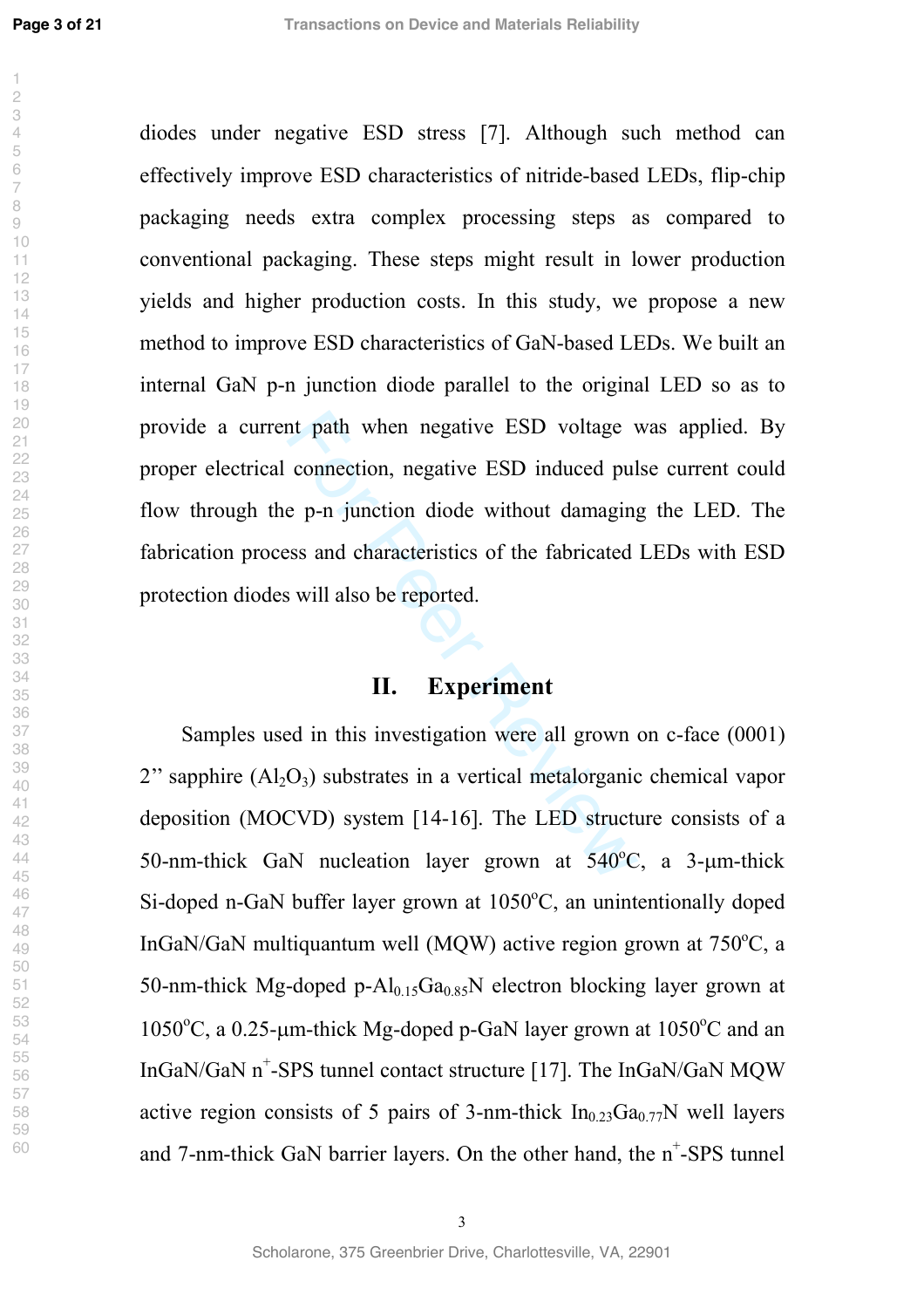contact structure consists of 4 pairs of  $n^{\text{-}}$ -In<sub>0.23</sub>Ga<sub>0.77</sub>N/GaN (0.5 nm/0.5) nm). By growing such SPS structure on top of the p-GaN cap layer, one could achieve a good "ohmic" contact through tunneling when the n<sup>+</sup>(InGaN/GaN)-p(GaN) junction was properly reverse biased [17]. The as-grown samples were subsequently annealed at  $750^{\circ}$ C in N<sub>2</sub> for 20 minutes to active Mg in the p-type layers.

ench isolation. During ICP etching, Ni<br>etching depth was about 4  $\mu$ m, whicl<br>whole LEDs epitaxial layer. We designe<br>nip into two zones. One was the major<br>we ESD protection diode. It should be r<br>much larger than that of s After the growth, an inductively coupled plasma (ICP) etcher was used to define trench isolation. During ICP etching, Ni was used as the hard mask. The etching depth was about 4 µm, which was about the thickness of the whole LEDs epitaxial layer. We designed our mask so as to divide one chip into two zones. One was the major LED while the other was the slave ESD protection diode. It should be noted that size of major LED was much larger than that of slave ESD protection diode. We then partially etched the sample again with another mask until the n-type GaN layer was exposed. We then deposited a  $SiO<sub>2</sub>$  bridge layer for passivation and to prevent electrical short circuit across the p-n junction. Indium-tin-oxide (ITO) was subsequently evaporated onto the sample surface (i.e. Si-doped  $n^+$ -SPS) to serve as the p-electrode. On the other hand, Ti/Al/Ti/Au contact was deposited onto the exposed n-type GaN layer to serve as the n-contact.

Figure 1(a) shows cross-sectional diagram of the fabricated devices. With properly designed masks, we could electrically connect p-contact of the major LED, Pm, to n-contact of the slave ESD protection diode, Ns, while connect n-contact of the major LED, Nm, to p-contact of the slave ESD protection diode, Ps. Figure 1(b) shows equivalent circuit of the

 $\overline{\phantom{a}}$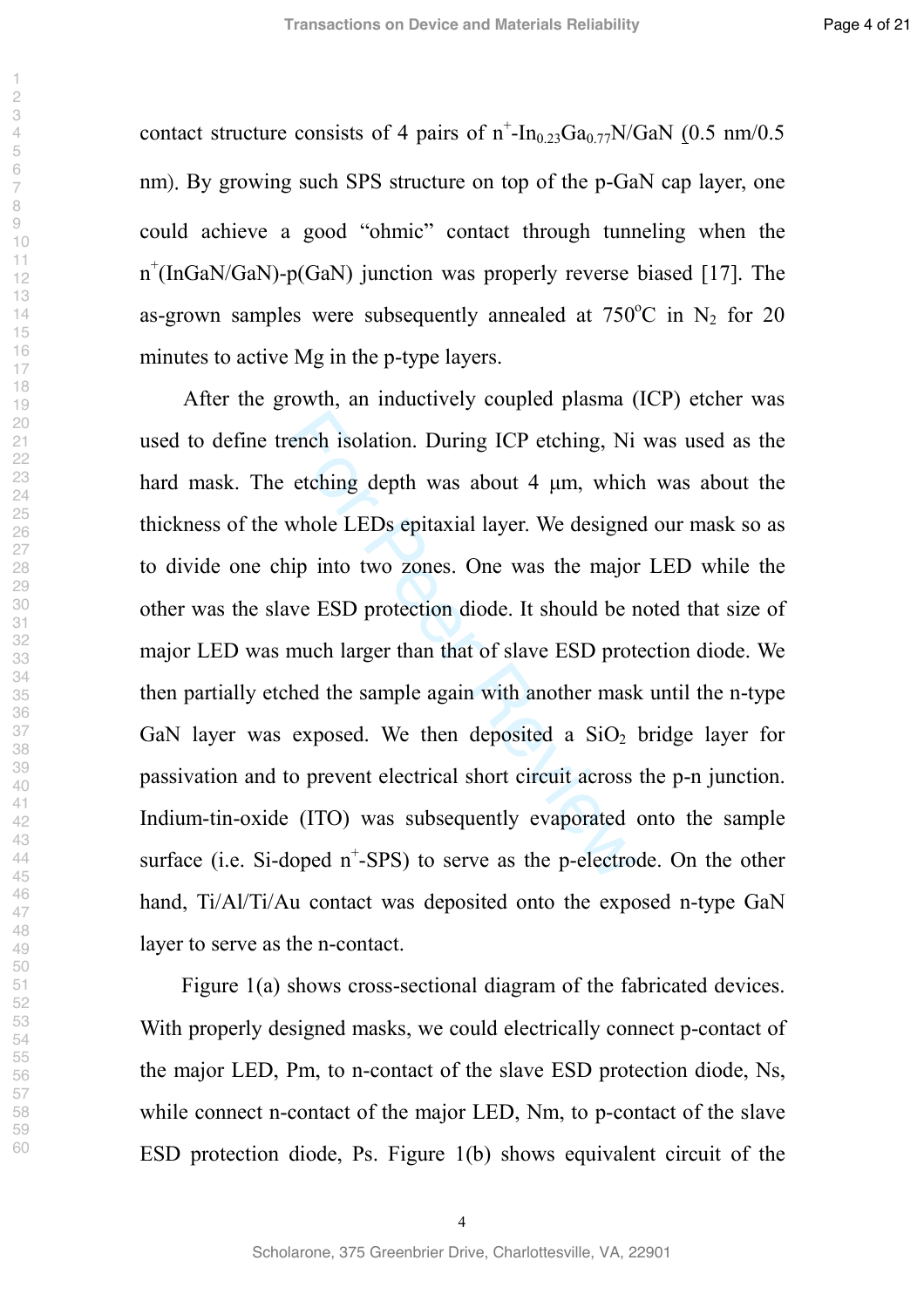**Page 5 of 21**

 $\overline{\phantom{a}}$ 

were then lapped down to about 100  $\mu$ <br>to fabricate LED chips. Figure 2 shows<br>D (i.e. LED-I) without the ESD protecti<br>for Protection diodes (i.e. LED-II, LED-I<br>three different sets of masks. Table 1 lis<br>izes of the slave fabricated devices. Under normal forward bias operation, current could flow across the major LED from Pm to Nm, functioning as a normal LED. On the other hand, if a reverse biased ESD induced electrical pulse occurs, ESD current could flow across the slave ESD protection diode from Ps to Ns, providing a path for the ESD current to release. Thus, such a design could effectively protect the major LED from electrical stress damage during reverse biased ESD induced electrical pulse. These 2-inch epitaxial wafers were then lapped down to about 100 µm. We then used scribe and break to fabricate LED chips. Figure 2 shows top views of the conventional LED (i.e. LED-I) without the ESD protection diode and the LEDs with ESD protection diodes (i.e. LED-II, LED-III and LED-IV) fabricated with three different sets of masks. Table 1 lists the total chip sizes and the sizes of the slave ESD protection diodes of the four fabricated LEDs. Although the total chip sizes were about the same, sizes of the slave ESD protection diodes were very different, i.e. 0, 4200, 10800 and 11500  $\mu$ m<sup>2</sup> for LED-I, LED-II, LED-III and LED-IV, respectively. Current-voltage (I-V) characteristics of these LEDs were then measured by an HP4155B semiconductor parameter analyzer. The ESD characteristics of these LEDs were measured by an Electro-tech system ESD simulator Model 910, which could produce electrical pulses similar to those originated from human body. During ESD testing, we applied forward and reverse pulse voltages onto the samples. After each test, we measured the electrical characteristics of the samples again. If the measured current varied by more than 30% from its original value, we then concluded that the chip was failed. On the other hand, chips were subsequently packaged with epoxy plastics and cured in high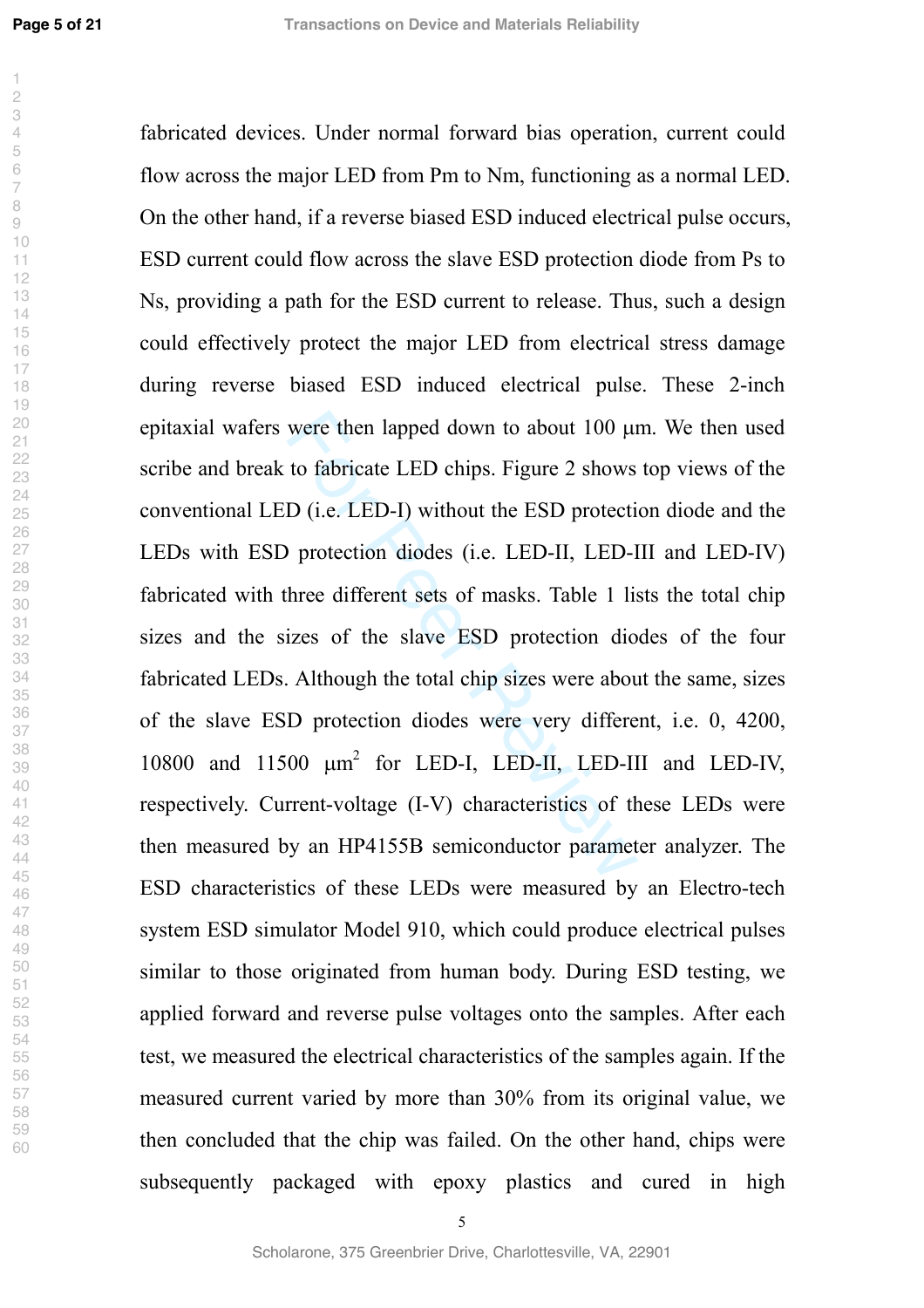temperatures into LED lamps. The output powers were measured using the molded LEDs with the integrated sphere detector from top of the devices by injecting different amount of DC current into these LED lamps. The reliabilities of these LEDs were then evaluated by injecting 30 mA DC current into the devices for life tests.

#### **III. Results and discussions**

shows forward I-V characteristics of the in figure 1(b), we define forward bias<br>onto Pm (i.e. Ns) with respect to Nm (i.e. ave ESD protection diodes were turned c<br>A forward current injection, it was fou<br>onventional LED (i Figure 3(a) shows forward I-V characteristics of the four fabricated LEDs. As shown in figure 1(b), we define forward bias as we applied a positive voltage onto Pm (i.e. Ns) with respect to Nm (i.e. Ps). With such definition, the slave ESD protection diodes were turned off under forward bias. With 20 mA forward current injection, it was found that forward voltages of the conventional LED (i.e. LED-I) was 3.32V. In contrast, the 20 mA forward voltages of LED-II and LED-III were 3.38 and 3.58V, respectively. It should be noted that the size of major LED of LED-II (i.e.  $\sim$ 121200  $\mu$ m<sup>2</sup>) was about the same as the size of LED-I (i.e. 120000  $\mu$ m<sup>2</sup>). With the same 20 mA current injection, the current density in the major LED of LED-II should be about the same as that in LED-I. Thus, 20 mA forward voltages of these two LEDs were about the same. On the other hand, size of the major LED of LED-III was about 10% smaller (i.e.  $\sim$ 109200  $\mu$ m<sup>2</sup>). With the same injection current, current density in major LED of LED-III should be larger. We thus achieved a much larger 20 mA forward voltage from LED-III. Such a problem can be solved by better pattern layout design. Previously, it has been shown that one can improve the performances nitride-based LEDs by introducing n-fingers [17] or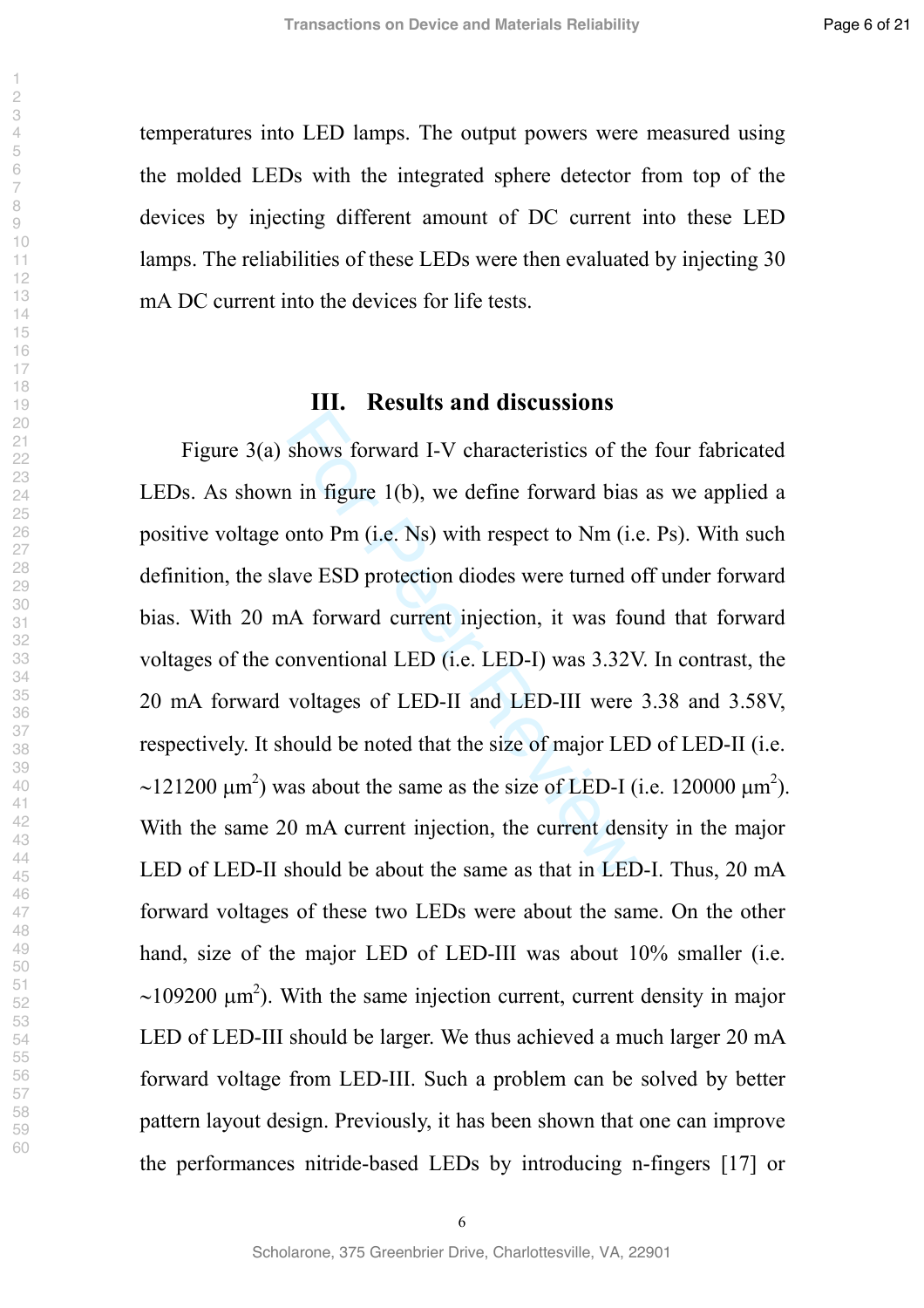**Page 7 of 21**

than that of LED-III. The significantly<br>
D-IV should be attributed to the muc<br>
of the improved pattern layout design. Fivent<br>
racteristics of the four fabricated LEDs<br>
s were turned off. It can be seen that the<br>
mall for L n-ring [18] during device fabrication. With the n-fingers/n-ring, one should be able to enhance current spreading and thus reduce operation voltage of nitride-based LEDs. As shown in figure 2, LED-IV is a LED with slave ESD protection diode and n-fingers. Although size of major LED of LED-IV (i.e.  $\sim 108500 \mu m^2$ ) was the smallest among the four samples, it can be seen from figure 3(a) that 20 mA forward voltage of LED-IV was only 3.29 V. although the size of slave ESD protection diode was even larger than that of LED-III. The significantly reduced forward voltage of LED-IV should be attributed to the much better current spreading due to the improved pattern layout design. Figure 3(b) shows reverse I-V characteristics of the four fabricated LEDs. During reverse bias, major LEDs were turned off. It can be seen that the reverse current was extremely small for LED-I. In contrast, significant reverse currents were observed from LED-II, LED-III and LED-IV when the applied reverse bias was larger than 3 V. Such large reverse currents could be attributed to turn on of the slave ESD protection diodes. With the same reverse bias, it was found that LED-IV exhibited the largest reverse current, followed by LED-III and then LED-II. Such an order agrees well with the sizes of the slave ESD protection diodes in these three LEDs.

Figure 4 shows room temperature on-wafer electroluminescence (EL) spectra of the four LEDs with 20 mA DC current injection. It was found that 20 mA EL peak positions of these four LEDs were all around 460 nm. It was also found that full-width-half-maxima (FWHM) of the EL peaks were similar. These observations could be attributed to the exactly identical epitaxial structure used for these four LEDs. Figure 5 shows measured intensity-current (L-I) characteristics of the four fabricated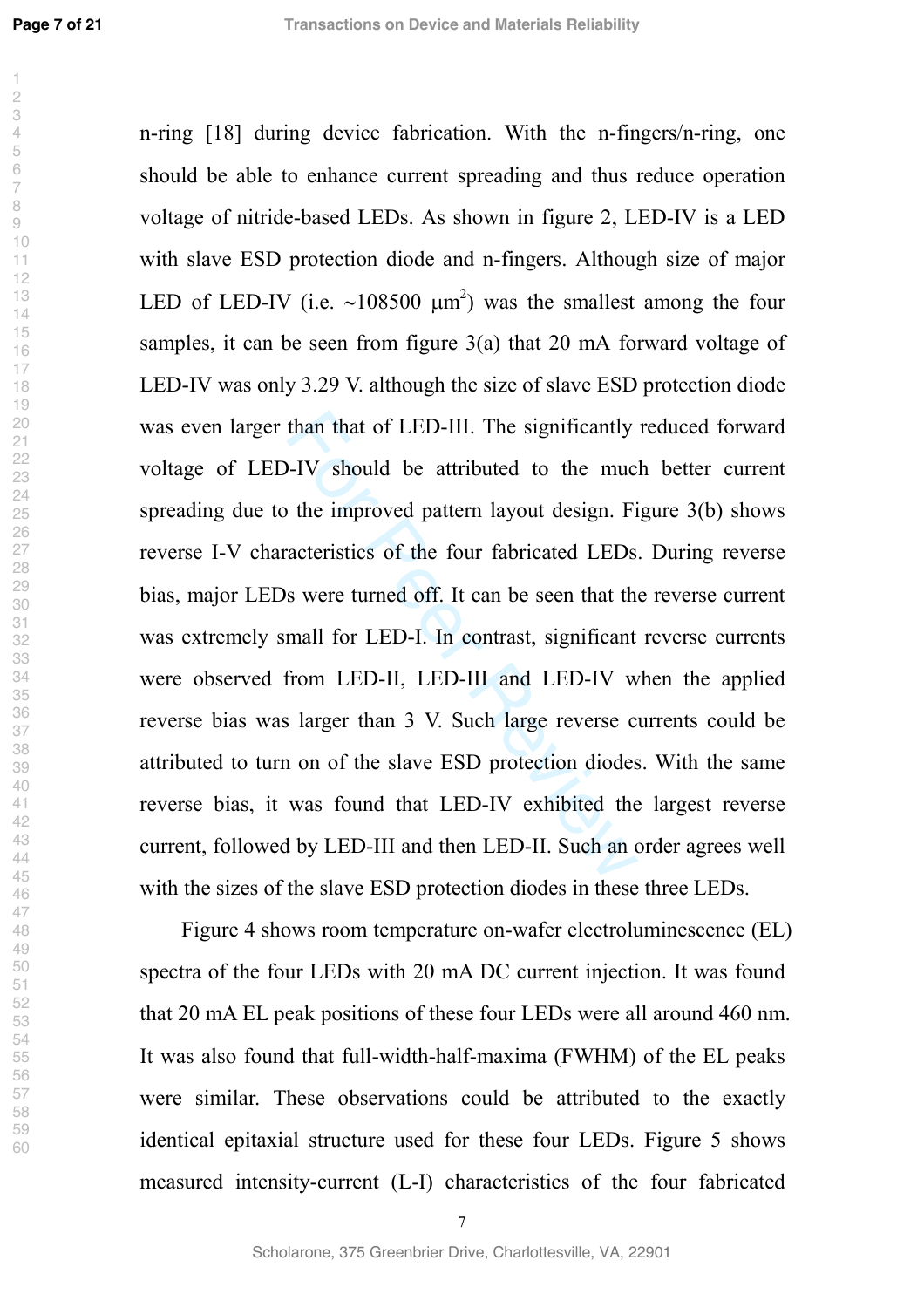LEDs. It was found that output powers of LED-I and LED-II were both around 10% larger than that of LED-III. This could be attributed to the fact that sizes of the major LEDs of LED-I and LED-II were both larger than that of LED-III. On the other hand, it was found that output power of LED-IV was also slightly larger than that of LED-III. This is probably due to the effects of enhanced current spreading. With 20 mA current injection, it was found that output powers were 8.03, 7.73, 7.18 and 7.45 mW for LED-I, LED-II, LED-III and LED-IV, respectively.

LED-II, LED-III and LED-IV, respective<br>
(a), 6(b), 6(c) and 6(d) show ESD s<br>
pings of the wafers for LED-I, LED-<br>
ively. During these measurements, we<br>
the samples. As shown in figures 6(b),<br>
ED-II, LED-III and LED-IV cou Figures 6(a), 6(b), 6(c) and 6(d) show ESD stressing voltage distribution mappings of the wafers for LED-I, LED-II, LED-III and LED-IV, respectively. During these measurements, we applied negative ESD pulses onto the samples. As shown in figures 6(b), 6(c) and 6(d), it was found that LED-II, LED-III and LED-IV could endure negative ESD stress voltages of 800, 1600, and 2000 V, respectively. In contrast, it was found that conventional LED without the slave ESD protection diode (i.e. LED-I) could only endure negative ESD surge of 300~400 V, as shown in figure 4(a). The much better ESD performance of LEDs fabricated in this study could be attributed to the fact that the slave ESD protection diodes could indeed provide a current path when negative ESD voltage was applied. Among the three LEDs with ESD protection diodes, it was found that ESD characteristic of LED-II was inferior to those of LEID-III and LED-IV. This could be attributed to the fact that size of the slave ESD protection diode for LED-II was much smaller than those of LED-III and LED-IV. With smaller slave ESD protection diode, negative ESD surge current could still damage major LED when the negative ESD stress was larger than 800 V. On the other hand, the much better ESD characteristics

 $\overline{\phantom{a}}$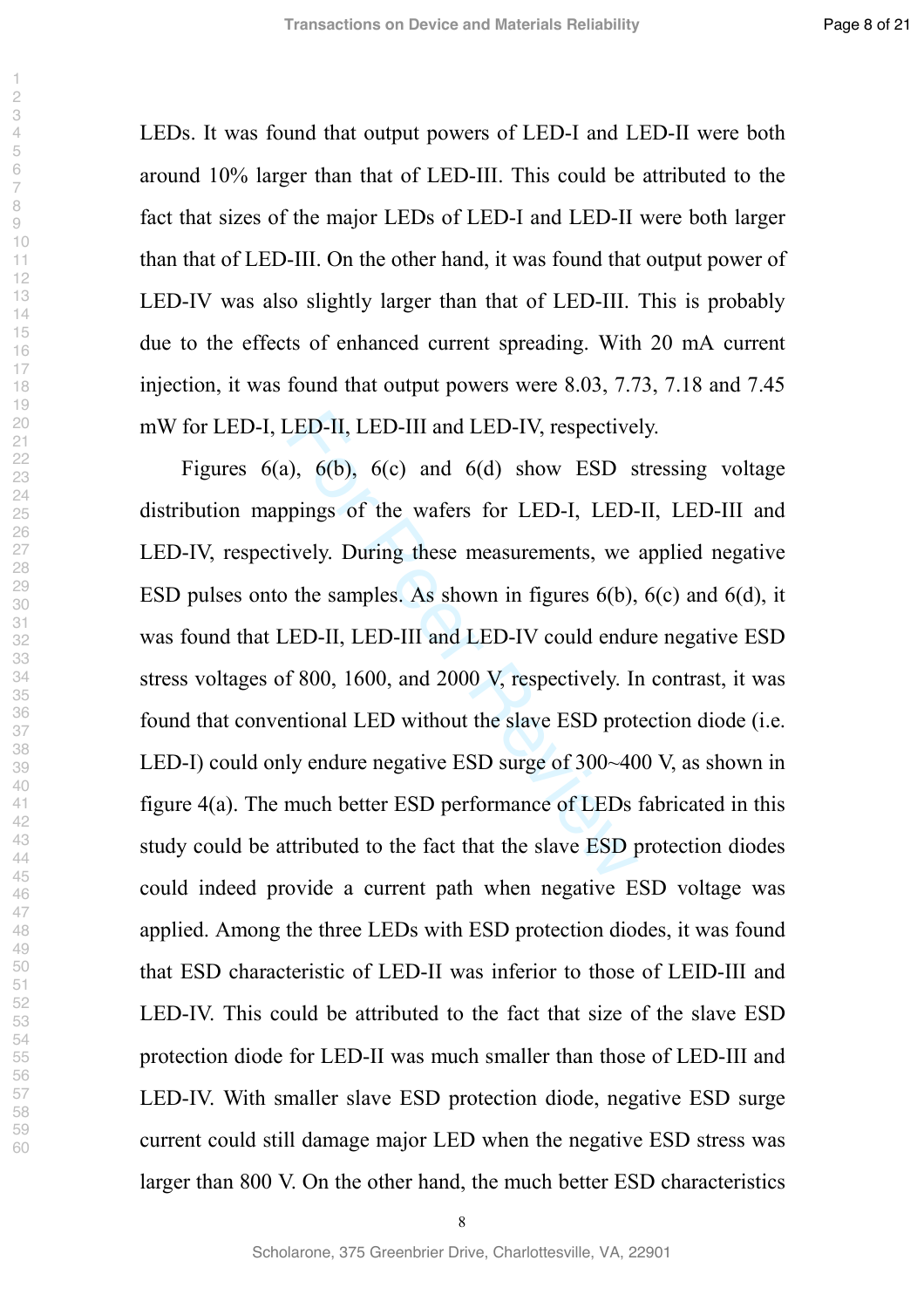$\overline{\phantom{a}}$ 

 

ed from these four different kinds of L.<br>we initial readings. During life test, all<br>ayed by about 22% after 1000 hours for<br>ch a result suggests that the extra fabri<br>udy also will not degrade reliability<br>was found that EL i of LED-IV, as compared to LED-III, could again be attributed to the much better current spreading due to the improved pattern layout design. It should be noted that we also applied positive ESD pulses onto these LEDs. It was found that all chips could endure positive ESD stress voltage of at least 3500 V. Such a result indicates that the extra fabrication processes used in this study will not degrade the positive ESD performance of the LEDs. Figure 7 shows life test of relative luminous intensity measured from these four different kinds of LEDs, normalized to there respective initial readings. During life test, all four LEDs were driven by 30 mA current injection at room temperature. It was found that EL intensity decayed by about 22% after 1000 hours for LED-I, LED-II and LED-III. Such a result suggests that the extra fabrication processes used in this study also will not degrade reliability of the LEDs. Furthermore, it was found that EL intensity decayed by only 18% after 1000 hours for LED-IV. The slightly better lifetime observed from LED-IV should again be attributed to the enhanced current spreading of the better pattern layout design.

#### **IV. Summary**

Nitride-based LEDs with internal ESD protection diodes emitting at 460 nm were proposed and realized. By building an internal GaN p-n junction diode, negative ESD induced pulse current could flow through the protection diode without damaging the major LED. It was found that operation voltage and ESD characteristics of the fabricated LEDs depend on the size of the internal diode as well as the pattern layout design.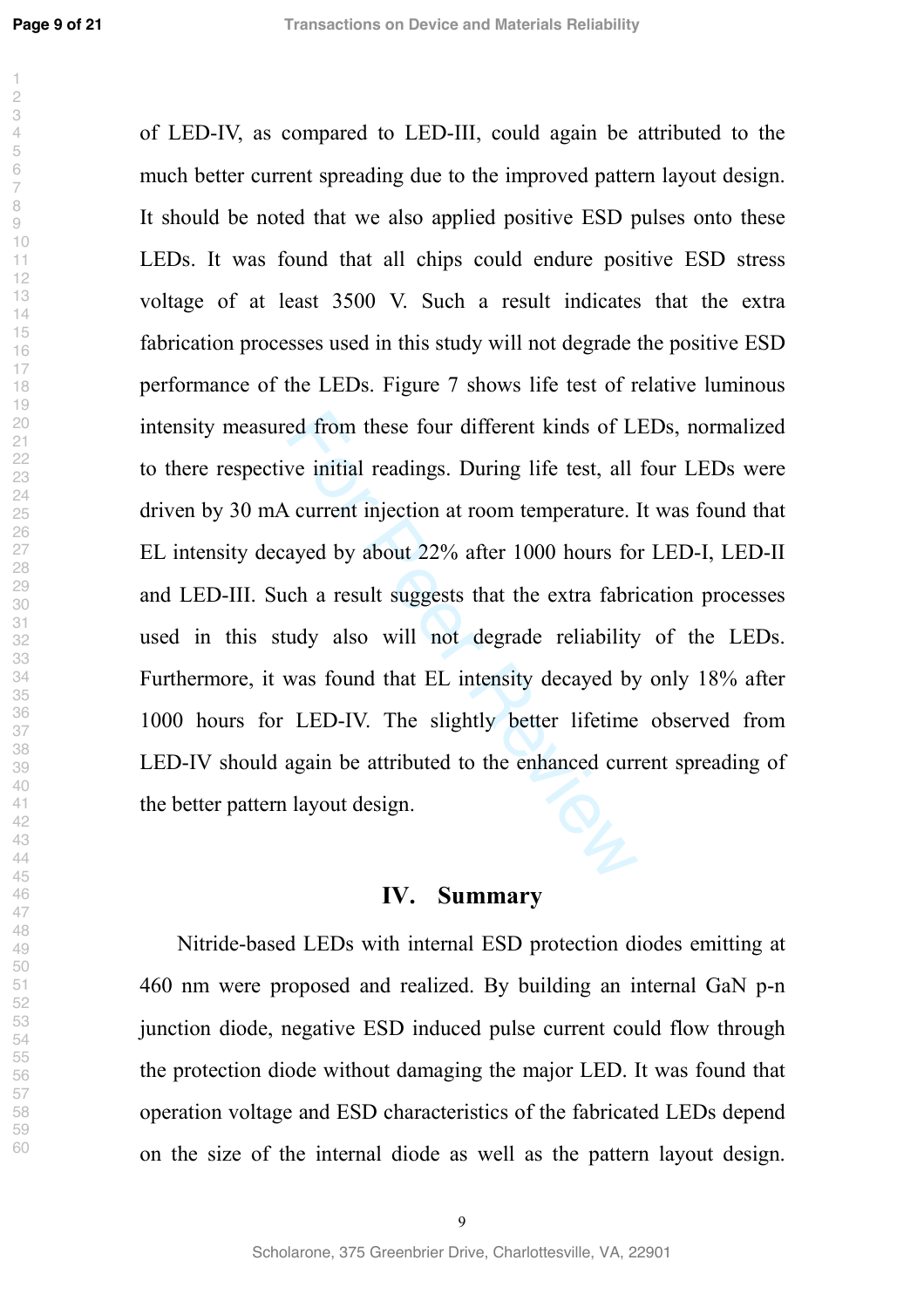Furthermore, it was found that we could significantly increase the ESD threshold from 300~400 V to 2000 V. Lifetime of the proposed LEDs could also be improved with proper pattern layout design to enhance current spreading.

**Acknowledgements:** This work was supported by the Center for Micro/Nano Technology Research, National Cheng Kung University, under projects from the Ministry of Education and the National Science Council (NSC 93-212-M-006-006) of Taiwan.

> Scholarone, 375 Greenbrier Drive, Charlottesville, VA, 22901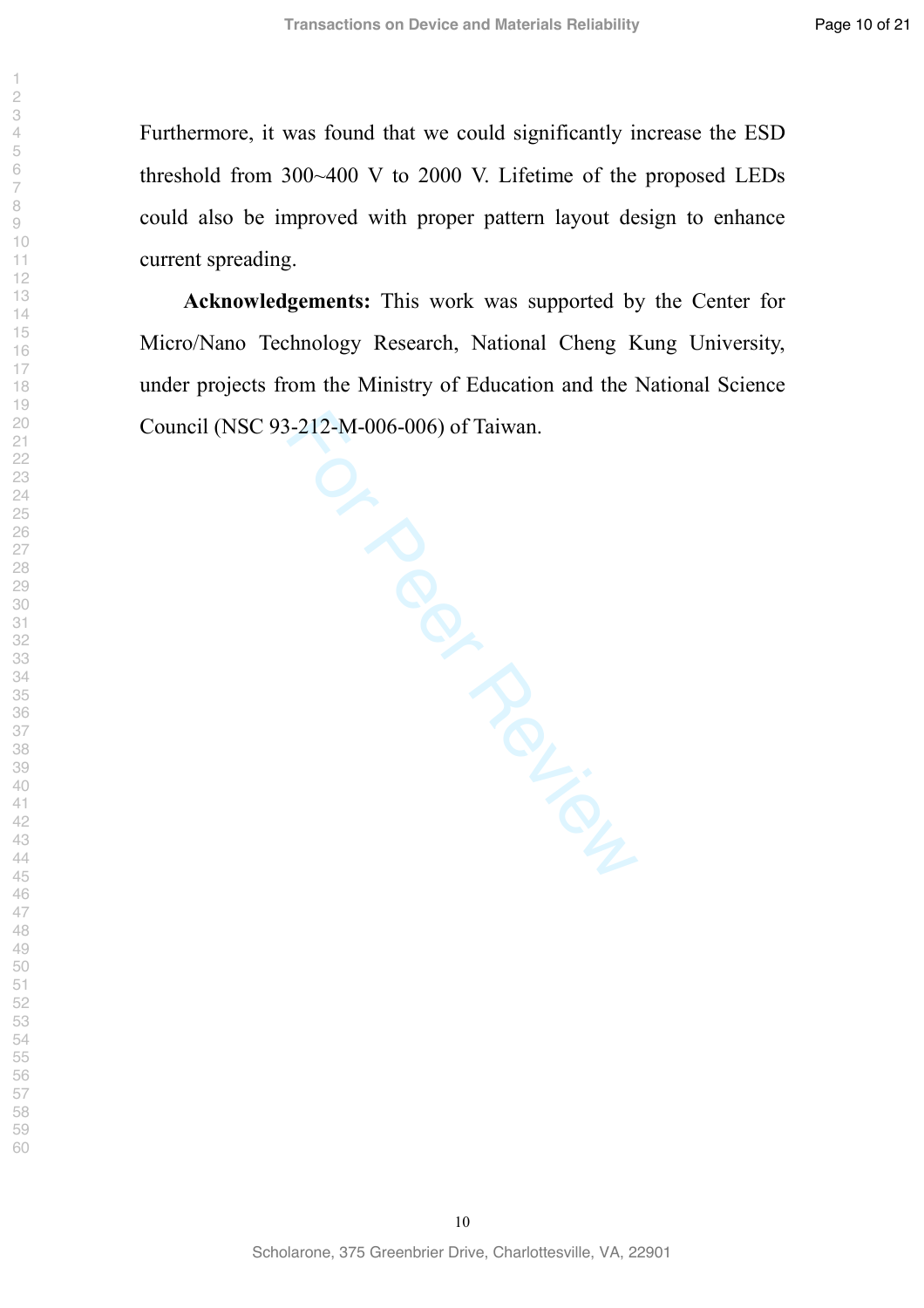$\overline{\phantom{a}}$ 

### **Figure Captions**

Figure 1 (a) Cross-sectional diagram and (b) equivalent circuit of the fabricated devices.

Figure 2 Top views of the LEDs fabricated in this study.

Figure 3 (a) Forward and (b) reverse I-V characteristics of the fabricated LEDs.

Figure 4 Room temperature on-wafer EL spectra of the four LEDs with

20 mA DC current injection.

Figure 5 Measured L-I characteristics of the four fabricated LEDs.

Figure 6 Reverse ESD stressing voltage distribution mappings of the wafers for (a) LED-I, (b) LED-II, (c) LED-III and (d) LED-IV.

Figure 7 Life test of relative luminous intensity measured from these four

different kinds of LEDs, normalized to there respective initial readings.

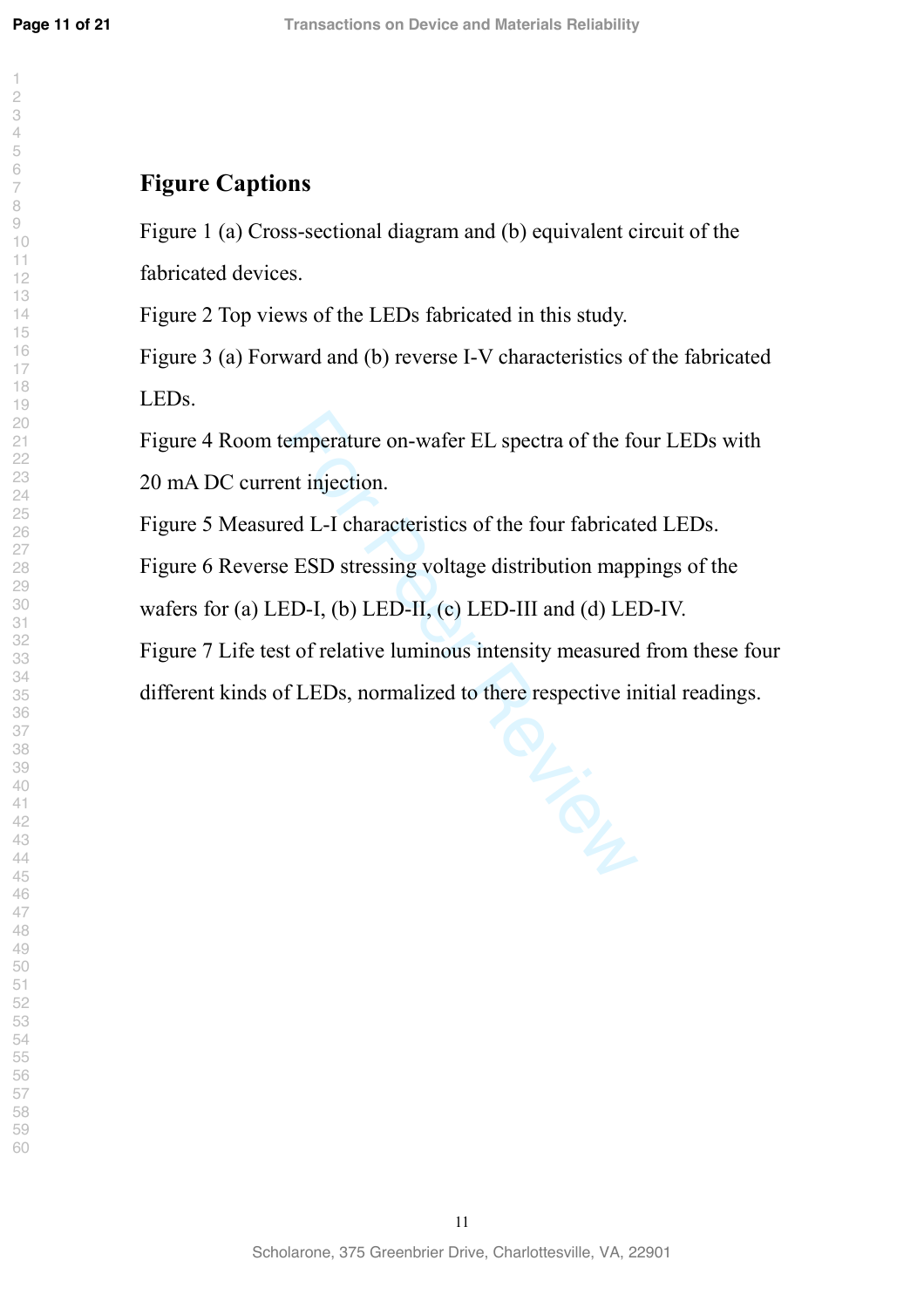#### **Reference**

- [1] J. I. Pankove, "Perspective on gallium nitride", Mater. Res. Soc. Symp. Proc., Vol. 162, pp. 515-519, 1990.
- [2] S. Nakamura, M. Senoh, N. Iwasa and S. Nagahama, "High-brightness InGaN blue, green and yellow light-emitting diodes with quantum well structures", Jpn. J. Appl. Phys., vol. 34, p. L797, 1995.
- [3] I. Akasaki and H. Amano, "Crystal growth and conductivity control of group III-nitride semiconductors and their applications to short wavelength light emitters", Jpn. J. Appl. Phys., Vol. 36, pp. 5393-5408, 1997.
- d H. Amano, "Crystal growth and conduitride semiconductors and their applies<br>
light emitters", Jpn. J. Appl. Phys<br>
1997.<br>
W. C. Lai, Y. K. Su, J. F. Chen, C. H. Liu<br>
N multiquantum well blue and greer<br>
EE J. Sel. Top. Quan [4] S. J. Chang, W. C. Lai, Y. K. Su, J. F. Chen, C. H. Liu and U. H. Liaw, "InGaN/GaN multiquantum well blue and green light emitting diodes", IEEE J. Sel. Top. Quan. Electron., Vol. 8, pp. 278-283, 2002.
- [5] E. F. Schubert and J. K. Kim, "Solid-state light sources getting smart", Science, Vol. 308, pp. 1274-1278, 2005.
- [6] S. J. Chang, C. H. Kuo, Y. K. Su, L. W. Wu, J. K. Sheu, T. C. Wen,W. C. Lai, J. F. Chen and J. M. Tsai, "400nm InGaN/GaN and InGaN/AlGaN multiquantum well light-emitting diodes", IEEE J. Sel. Top. Quan. Electron., Vol. 8, pp. 744-748, 2002.
- [7] T. Inoue, "Light-Emitting Devices" (in Japanese), Japanese Patent H11-040 848, 1999.
- [8] S. J. Chang, C. H. Chen, Y. K. Su, J. K. Sheu, W. C. Lai, J. M. Tsai, C. H. Liu, and S. C. Chen, "Improved ESD protection by combining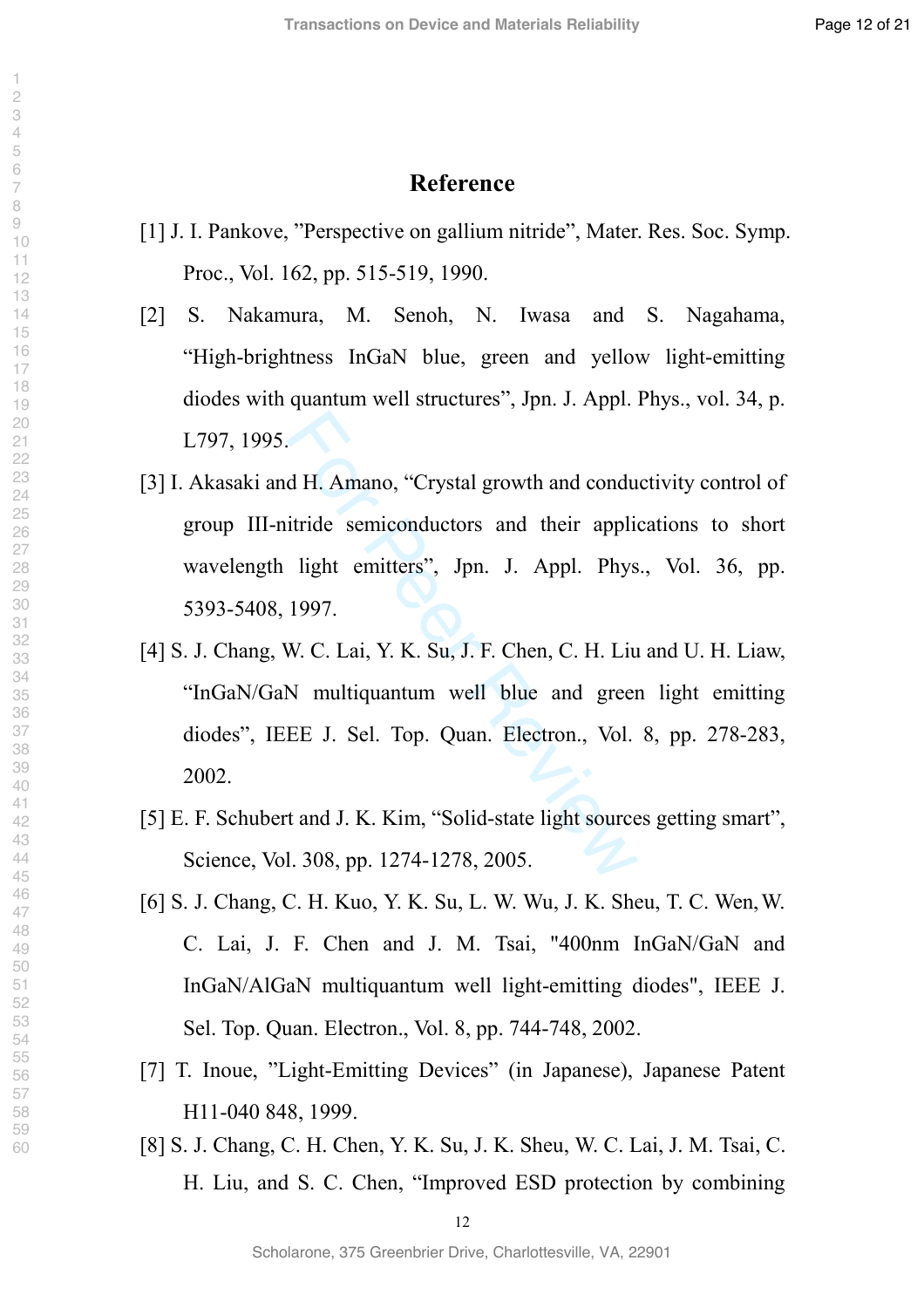$\overline{\phantom{a}}$  $\overline{c}$  $\overline{4}$  $\Theta$ 

InGaN-GaN MQW LEDs with GaN Schottky diodes", IEEE Electron Dev. Lett., Vol. 24, pp. 129-131, 2003.

- [9] G. Meneghesso, S. Podda and M. Vanzi, "Investigation on ESD-stressed GaN/InGaN-on-sapphire blue LEDs", Microelectron. Reliability, Vol. 41, pp. 1609-1614, 2001.
- [10] Y. K. Su, S. J. Chang, S. C. Wei, S. M. Chen and W. L. Li, "ESD engineering of nitride-based LEDs", IEEE Tran. Dev. Mater. Reliability, Vol. 5, pp. 277-281, 2005.
- S. J. Chang, C. T. Lee, W. C. Lai<br>sed LEDs with modulation doped A<br>structures", IEEE Tran. Electron. De<br>2004.<br>S. J. Park, H. S. Hwang and N. M. Park,<br>ath, a model for GaN-based light-es<br>to practical device designs", Appl. [11] T. C. Wen, S. J. Chang, C. T. Lee, W. C. Lai and J. K. Sheu, "Nitride-based LEDs with modulation doped  $Al<sub>0.12</sub>Ga<sub>0.88</sub>N/GaN$ superlattice structures", IEEE Tran. Electron. Dev., Vol. 51, pp. 1743-1746, 2004.
- [12] [H. S. Kim](http://scitation.aip.org/vsearch/servlet/VerityServlet?KEY=ALL&possible1=Kim%2C+Hyunsoo&possible1zone=author&maxdisp=25&smode=strresults&aqs=true), S. J. Park, H. S. Hwang and N. M. Park, "Lateral current transport path, a model for GaN-based light-emitting diodes: Applications to practical device designs", Appl. Phys. Lett., Vol. 81, pp. 1326-1328, 2002
- [13] X. Guo and E. F. Schubert "Current crowding in GaN/InGaN light emitting diodes on insulating substrates", J. Appl. Phys., Vol. 90, pp. 4191-4195, 2001
- [14] S. J. Chang, S. C. Wei, Y. K. Su, R. W. Chuang, S. M. Chen and Li, "Nitride-based LEDs with MQW active regions grown by different temperature profiles", IEEE Photon. Technol. Lett., Vol. 17, pp. 1806-1808, 2005.
- [15] S. J. Chang, C. S. Chang, Y. K. Su, C. T. Lee, W. S. Chen, C. F. Shen, Y. P. Hsu, S. C. Shei and H. M. Lo, "Nitride-based flip-chip ITO LEDs", IEEE Tran. Adv. Packaging, Vol. 28, pp. 273-277, 2005
- [16] S. J. Chang, L. W. Wu, Y. K. Su, Y. P. Hsu, W. C. Lai, J. M. Tsai, J. K.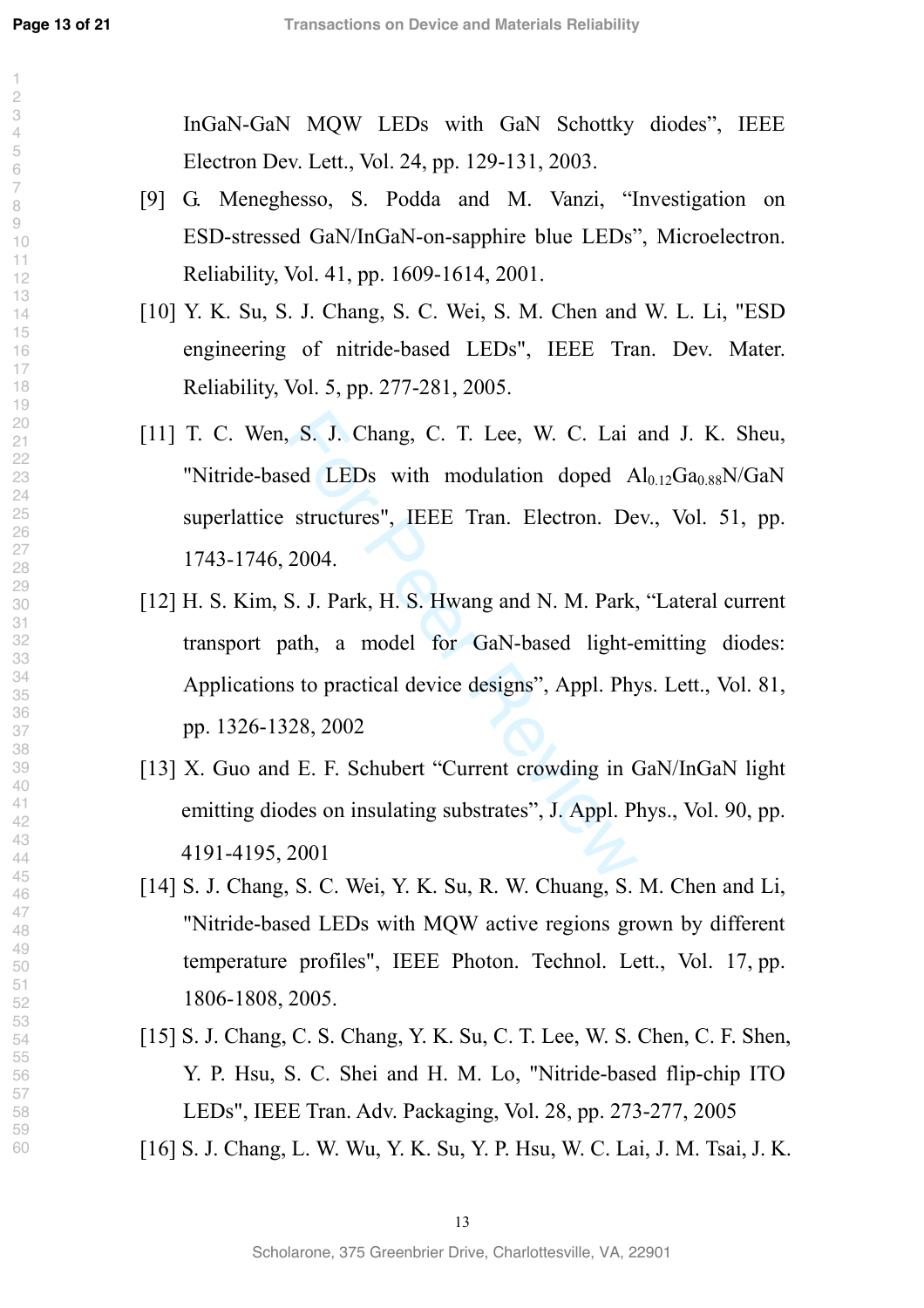Sheu and C. T. Lee, "Nitride-based LEDs with 800°C-grown p-AlInGaN/GaN double cap layers", IEEE Photon. Technol. Lett., Vol. 16, pp. 1447-1449, 2004.

- [17] S. J. Chang, C. S. Chang, Y. K. Su, R. W. Chuang, Y. C. Lin, S. C. Shei, H. M. Lo, H. Y. Lin and J. C. Ke, "Highly reliable nitride based LEDs with SPS+ITO upper contacts", IEEE J. Quan. Electron., Vol. 39, pp. 1439-1443, 2003.
- [18] A. [Ebong,](http://wos17.isiknowledge.com/CIW.cgi?SID=B4OJi3NnCJn4P7jhmef&Func=OneClickSearch&field=AU&val=Ebong+A&curr_doc=1/15&Form=FullRecordPage&doc=1/15) S. [Arthur,](http://wos17.isiknowledge.com/CIW.cgi?SID=B4OJi3NnCJn4P7jhmef&Func=OneClickSearch&field=AU&val=Arthur+S&curr_doc=1/15&Form=FullRecordPage&doc=1/15) E. [Downey,](http://wos17.isiknowledge.com/CIW.cgi?SID=B4OJi3NnCJn4P7jhmef&Func=OneClickSearch&field=AU&val=Downey+E&curr_doc=1/15&Form=FullRecordPage&doc=1/15) X. A. [Cao,](http://wos17.isiknowledge.com/CIW.cgi?SID=B4OJi3NnCJn4P7jhmef&Func=OneClickSearch&field=AU&val=Cao+XA&curr_doc=1/15&Form=FullRecordPage&doc=1/15) S. [LeBoeuf](http://wos17.isiknowledge.com/CIW.cgi?SID=B4OJi3NnCJn4P7jhmef&Func=OneClickSearch&field=AU&val=LeBoeuf+S&curr_doc=1/15&Form=FullRecordPage&doc=1/15) and D. W. [Merfeld, "](http://wos17.isiknowledge.com/CIW.cgi?SID=B4OJi3NnCJn4P7jhmef&Func=OneClickSearch&field=AU&val=Merfeld+DW&curr_doc=1/15&Form=FullRecordPage&doc=1/15)Device and circuit modeling of GaN/InGaN light emitting diodes (LEDs) for optimum current spreading", Solid State Electron., Vol. 47, pp. 1817-1823, 2003

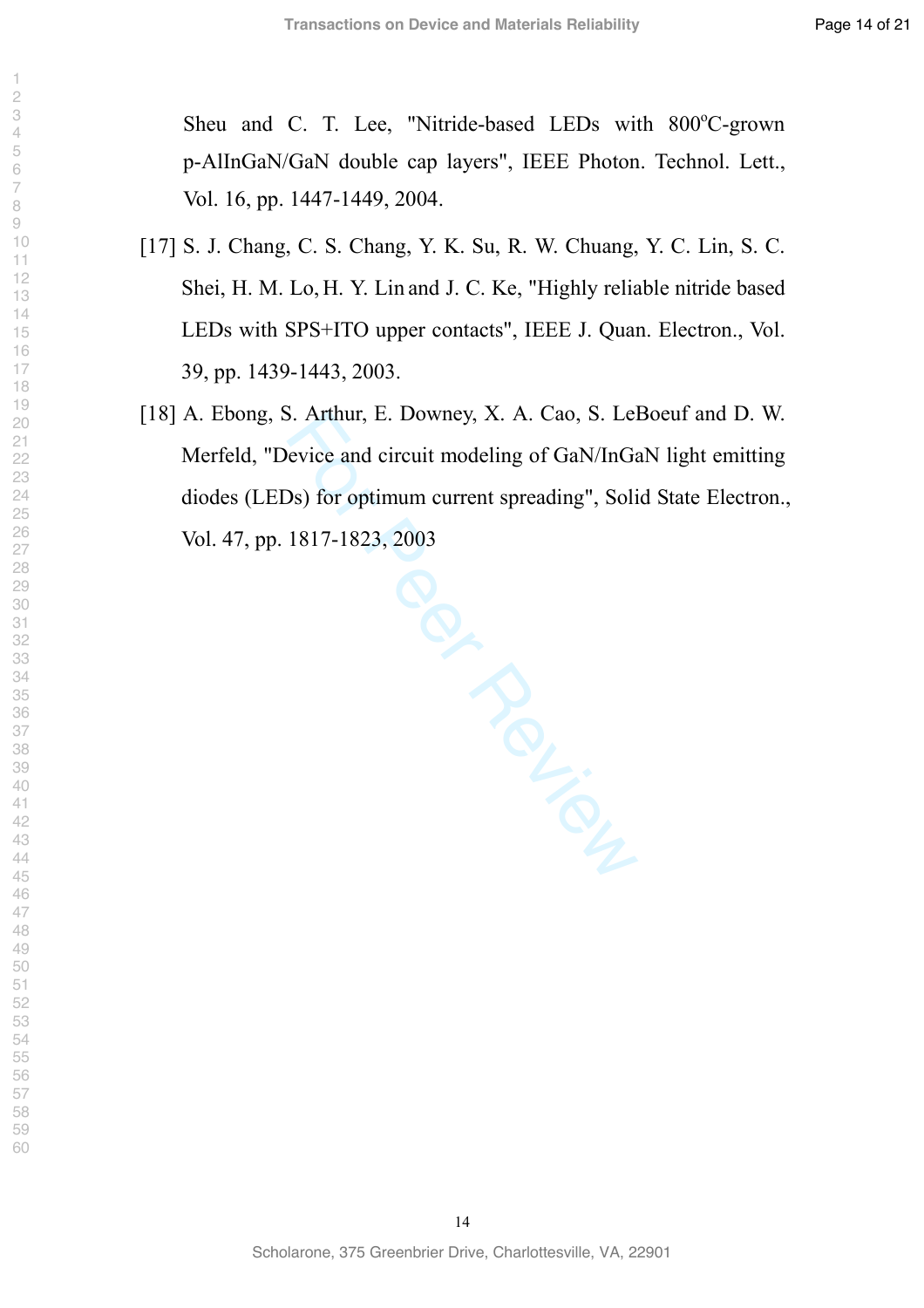$\overline{\phantom{a}}$  $\overline{c}$ 

|                | <b>Chip dimension</b><br>$(\mu$ m $X\mu$ m $)$ | <b>Slave ESD protection</b><br>diode dimension( $\mu$ m <sup>2</sup> ) |
|----------------|------------------------------------------------|------------------------------------------------------------------------|
| <b>LED-I</b>   | 300x400                                        |                                                                        |
| <b>LED-II</b>  | 330x380                                        | 4200                                                                   |
| <b>LED-III</b> | 300x400                                        | 10800                                                                  |
| <b>LED-IV</b>  | 300x400                                        | 11500                                                                  |

**Table I** Total chip sizes and the sizes of the slave ESD protection diodes

of the four LEDs fabricated in this study.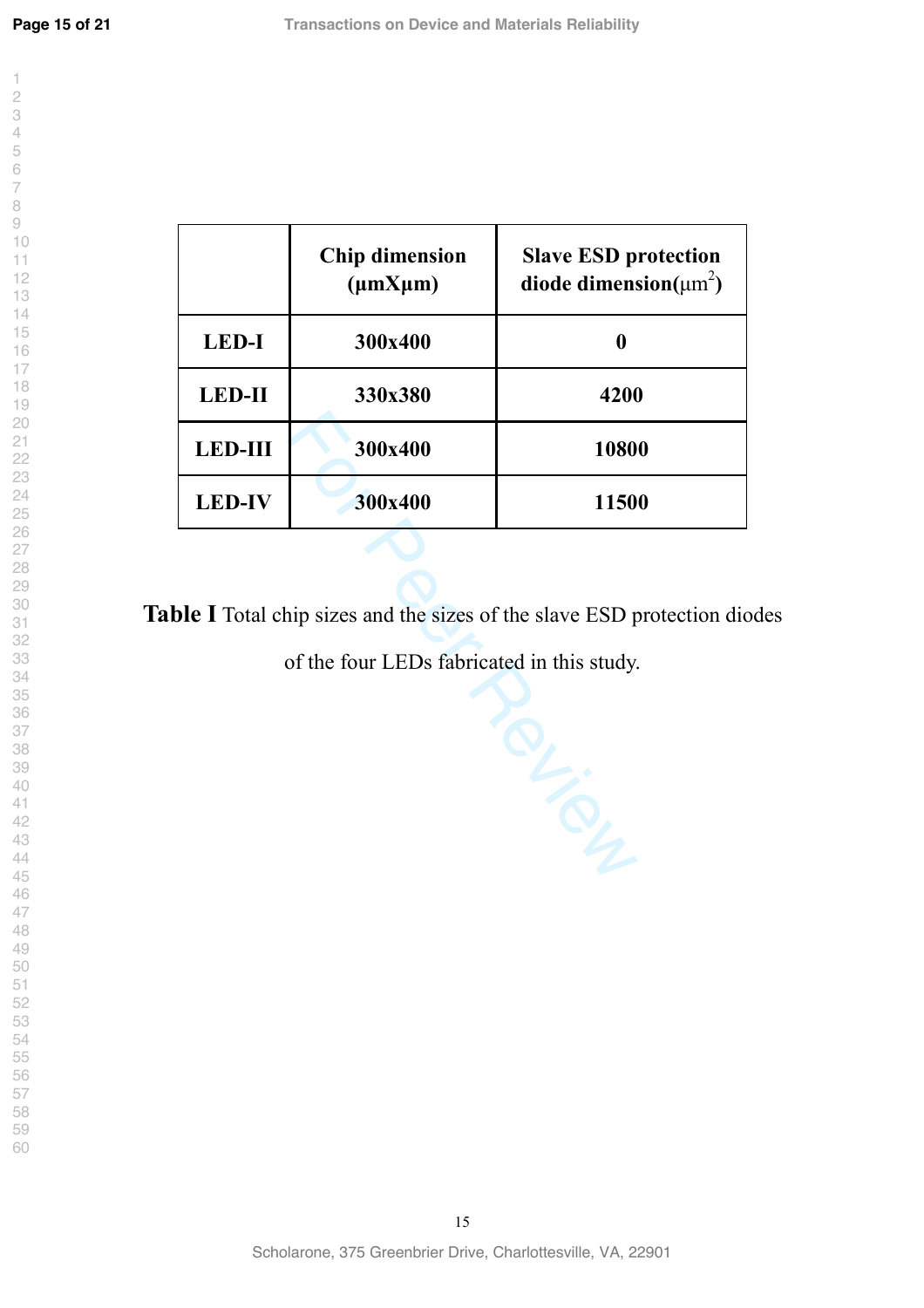



Figure 2 .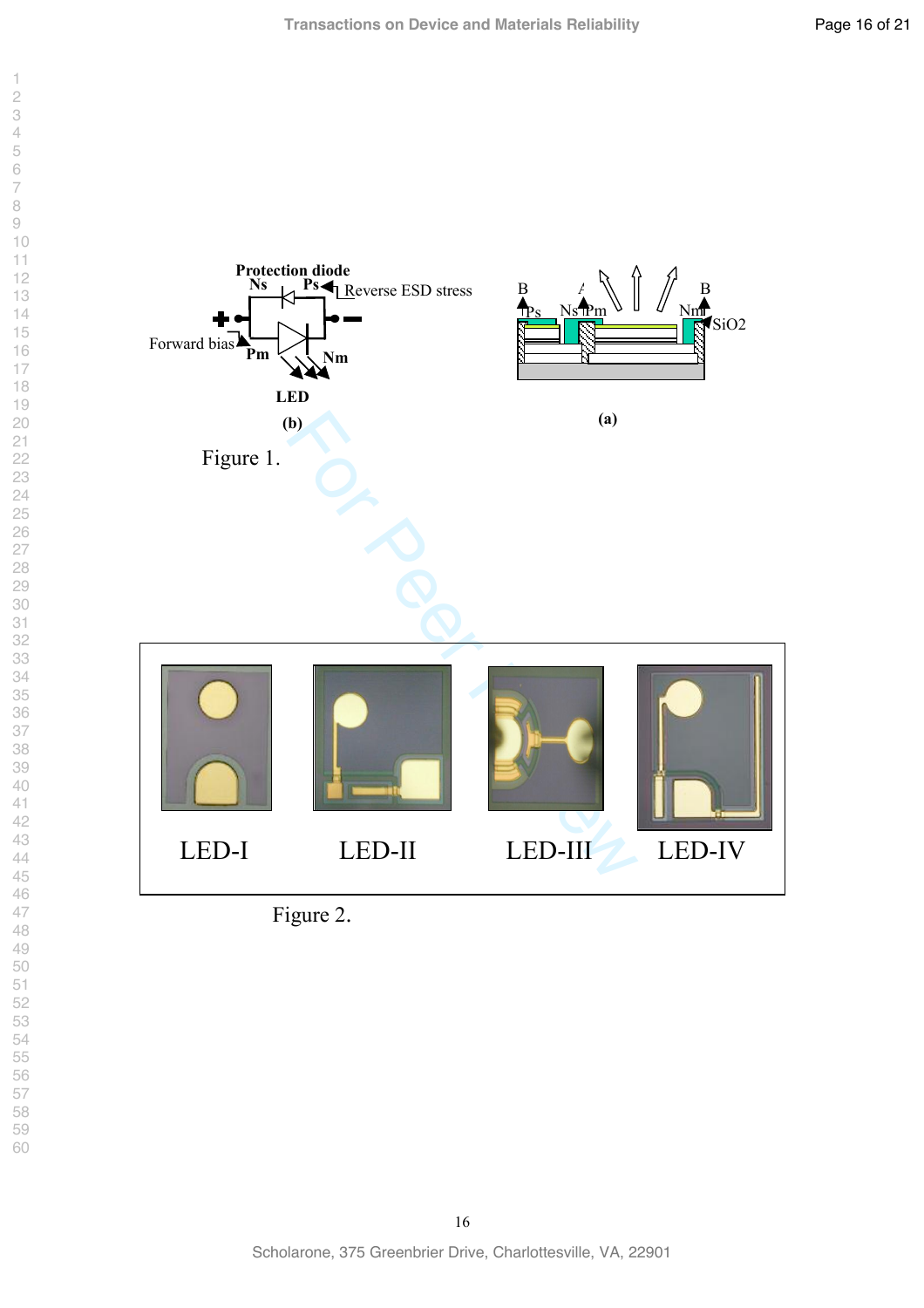**Page 17 of 21**





Figure 3(b)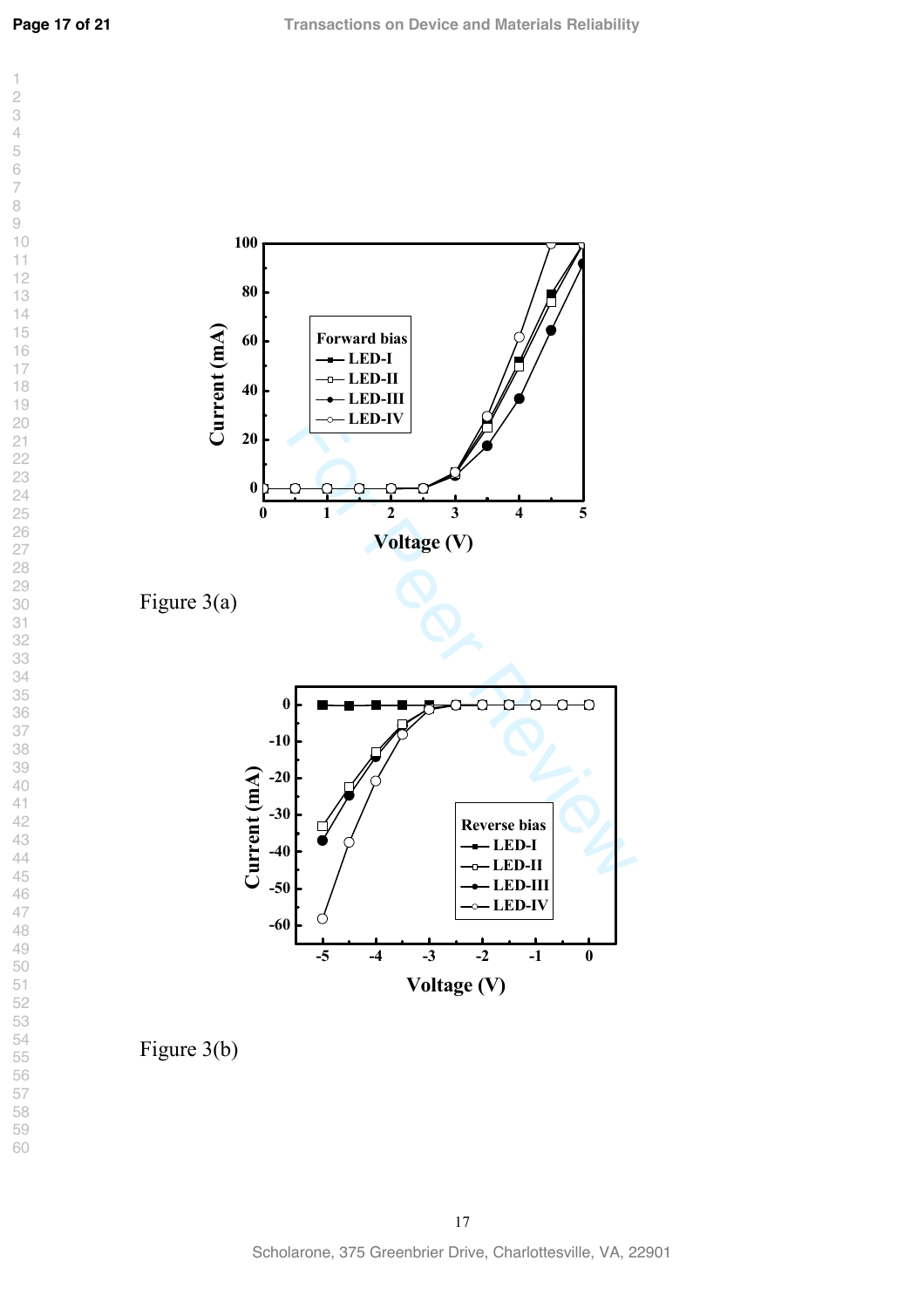

Figure 5

 $\overline{1}$ 

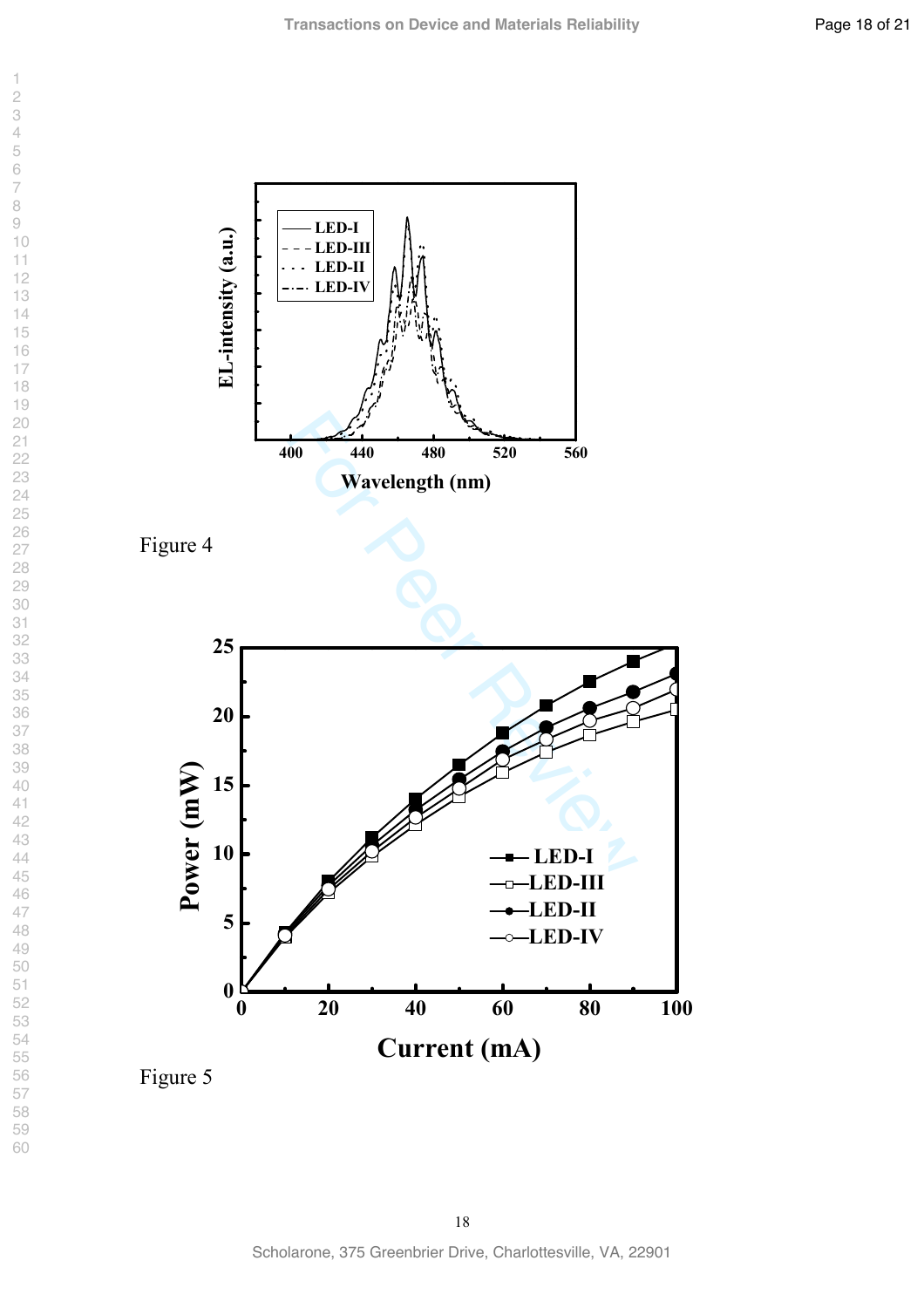

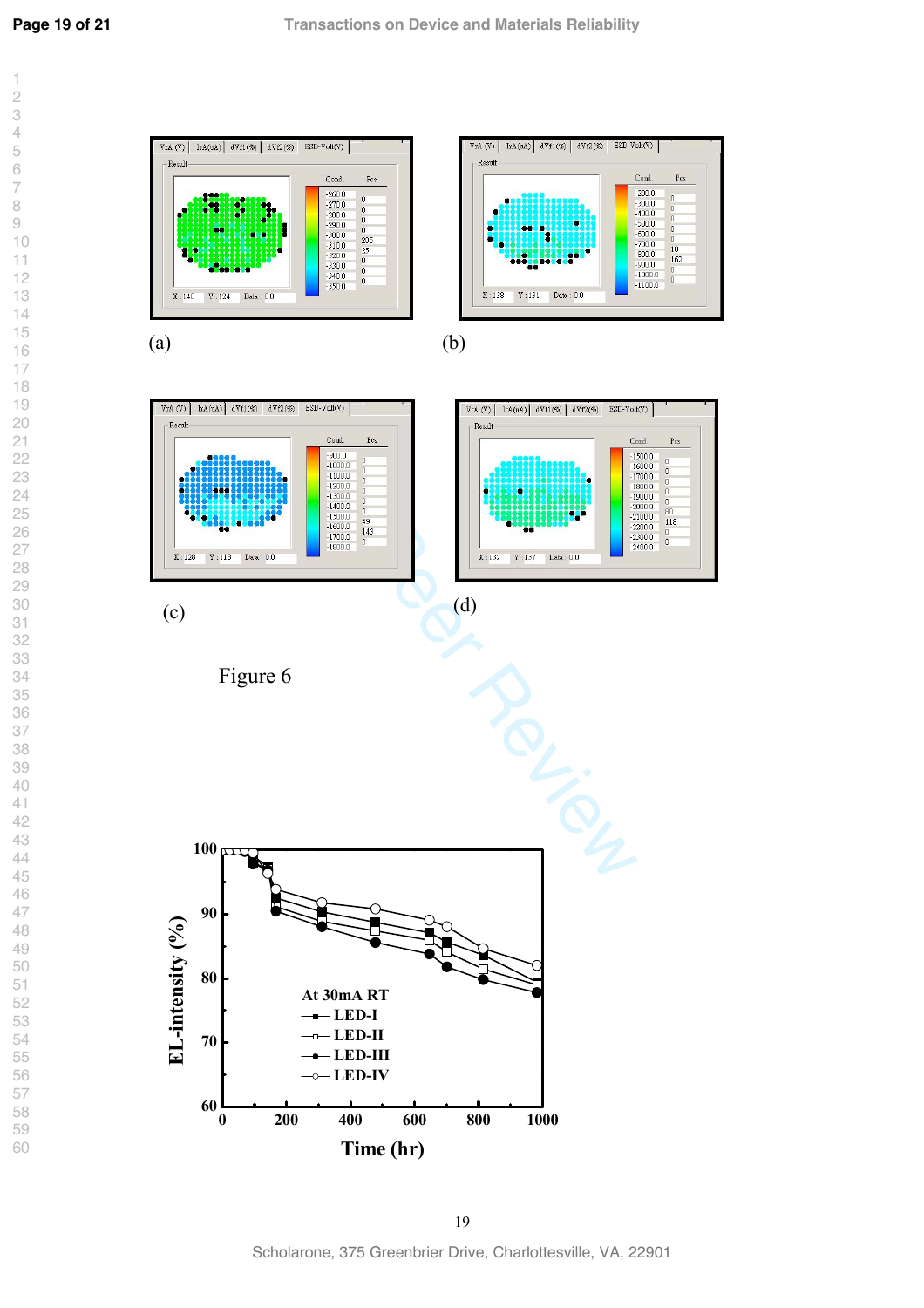Figure 7